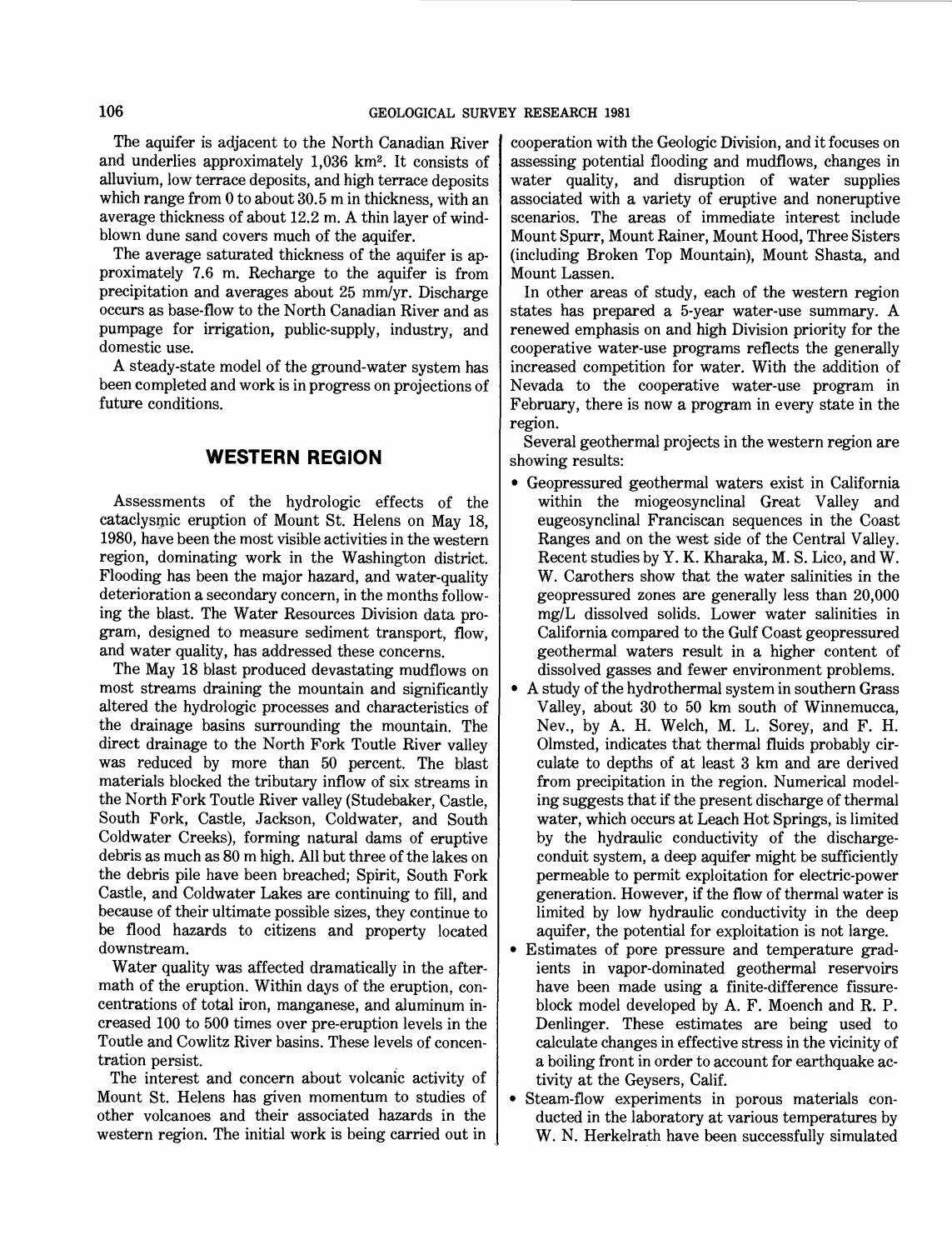with a finite-difference model that incorporates effects of steam absorption.

• Near Mount Hood, Ore., a program funded by the Department of Energy, Division of Geothermal Energy, to drill geothermal observation wells was continued by J. H. Robison. The wells penetrated andesitic lavas and debris. They range in depth from 220 to 1,220 m, and show temperature gradients as high as 84° C/km. An attempt to obtain geothermal fluid from the deepest well was suspended because of weather; the test will be resumed in 1981.

Regional aquifer studies are continuing or beginning in all the western region states except Alaska. Landsat' imagery is becoming a more important tool for analyzing the effects of seasonal changes on hydrologic systems, for estimating irrigated acreage, and for predicting changes in land use.

USGS scientists, in cooperation with the National Oceanographic and Atmospheric Administration (NOAA) and other State and Federal agencies, continued to study the hydrodynamics, water chemistry and ecology of the San Francisco Bay estuarine system. The purpose of these continuing studies is to provide information to legislators, planners, and coastal zone managers so that the valuable system can be manipulated positively and profitably.

Other trends in the western region water resources studies include work on improved network design for both streamflow and water-quality measurements, more attention to flood hazards, and additional studies concerned with ground-water quality and the impacts of contamination. Recent water-quality studies emphasize the significant role of nonpoint sources of pollution. Digital models of aquifer systems, as well as flood runoff, continue to be a requested part of the cooperative program as tools for hydrologic interpretation and innovative water management.

# **MULTISTATE STUDIES**

In March 1980, water levels were measured in about 1,600 wells in southern Idaho and eastern Oregon as part of the Snake River Plain RASA study. Repeat measurements were made in about 800 wells in August 1980, near the peak of the irrigation season. G. F. Lindholm reports that these are the most comprehensive water-level data ever collected for the Snake River Plain and will be used to calibrate regional ground-water flow models that are now in process. Sixty-five wells were added to the observation well network on the Plain.

Data from the Water and Power Resources Service and the Pacific Northwest Regional Basin Commission were used to compile a map of 1979 irrigated acreage. The map shows that about  $1.1 \times 10^{10}$  m<sup>2</sup> were irrigated on the Snake River Plain in 1979, about one-fourth of which were supplied by ground water. A cooperative agreement was made with the Idaho Department of Water Resources to determine 1980 irrigated acreage using Landsat data. Pumpage for irrigation from ground- and surface-water sources is being estimated from power company records. Preliminary estimates are that about 5,500 wells and 400 Snake River pumping plants withdraw water for irrigation within the study area.

Seepage losses from diversion canals are highly variable, but may be as high as 40 percent. Major spring flows were 'measured every other month to determine seasonal variations in ground-water discharge.

# **ALASKA**

## **Geohydrology of the Fairbanks North Star Borough**

The geohydrologic study of the Fairbanks North Star Borough is a continuing cooperative program designed to provide basic hydrologic information for land-use planning.

In 1980, A. P. Krumhardt published an atlas report on arsenic, nitrate, iron, and hardness in well water in the southwest part of Fairbanks. Collection of similar data continued in other upland areas, primarily along Chena Hot Springs Road.

Increasing pressure to subdivide lots into smaller parcels in the lowlands southeast of town initiated a study of water quality and ground-water-flow direction in these areas. The major concern was that closely spaced, deeply buried private septic systems might contaminate the aquifer which, in many places, lies less than 4.6 m below land surface. Data from approximately eleven newly constructed shallow (1.5 to 6.1 m deep) wells and from six existing observation wells are being used in this study. The first of four planned waterquality sampling sets was completed during FY 1980. Iron, ranging from 0.48 to 57 mg/L, was the only constituent found to exceed limits set by the EPA.

#### Water-Resources Investigations in the Kenai Peninsula Borough

In 1980, five independent studies of water resources were underway in the Kenai Peninsula Borough. All the studies were part of the USGS' ongoing cooperative program with the Borough. G. I. Nelson (1981) reported that the Fourth of July Creek alluvial fan near Seward contains an unconfined alluvial aquifer that yields water adequate for drinking-water supplies. However, flooding on the fan and a high potential for pollution of the aquifer may be constraints to development.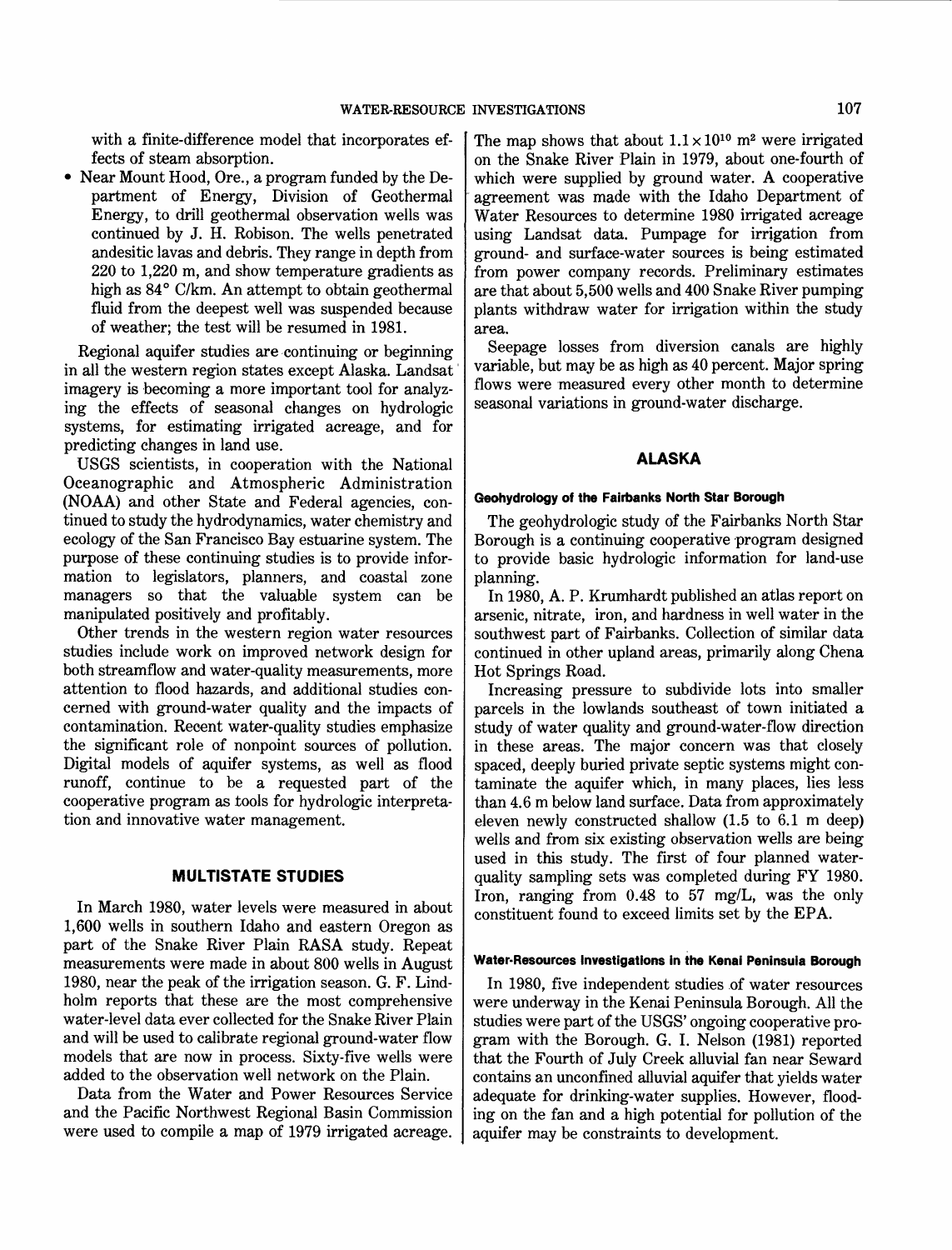Studies by Nelson at Soldotna and Nikiski indicate that wells tapping the confined glaciofluvial aquifers were able to supply the 1980 pumping demands without increased drawdown of the area's ground-water levels.

In their study of ground water in part of the lower Kenai Peninsula, Nelson and P. R. Johnson found that the more permeable of the area's shallow aquifers underlie poorly drained lands and are little utilized. Most residential and commercial development has occurred on well-drained moraines where deep wells are usually completed in sandstone. Results of a surface-water study of the lower Kenai Peninsula by D. R. Scully and C. S. Savard showed that, in general, precipitation, peak discharges, low-flow discharge, and unit runoff decrease to the north.

# **Geohydrology of Anchorage**

A mUlti-phase water-resources program was ongoing during 1980 under joint funding agreements between the USGS and the Municipality of Anchorage. A network of sites provided data on streamflow in major streams, water-level data in wells finished in the water table and in the confined aquifers, and lake levels throughout the Anchorage area. D. J. Cowing found that lake levels were at or near record high levels. The high lake and water-table levels reflected high precipitation during 1979 and 1980 and reduced pumping from two Municipal wells.

A study was begun in 1980 to provide information on water-quality characteristics of three Anchorage streams, and to assess the impact of urban and suburban runoff on water quality. As part of this study, Campbell Creek was intensively sampled during periods of snowmelt in upper and lower parts of the basin, as well as during baseflow conditions and at other times. Cowing reported that the quality of water in the upper Campbell Creek basin is excellent. However, lowland runoff, especially from Little Campbell Creek basin, contributes significant levels of pollutants to the stream system, particularly during periods of low flow and snowmelt.

Hydrologic studies for land-use planning were underway during 1980 in the Potter Creek area in the south part of the Anchorage area, and in the Peters Creek-Eklutna area to the north. Data collection for the Potter creek study was essentially completed in 1980, and a report is being prepared by R. P. Emanuel and D. J. Cowing. Sixty-six well logs from the Potter Creek study area were entered into the System 2000 data base during 1980; 114 well logs now constitute the data base for the Potter Creek area. Emanuel and Cowing reported that more wells tap bedrock than tap sedimentary units in the Potter Creek. The average bedrock well in that area was more than 61-m deep and yielded 0.28 L/s; in contrast, the average well tapping sedimentary units was less than 30.5 m deep and yielded 0.47 L/s. Bedrock crops out over about 30 percent of the Potter Creek study area. About 120 well logs have been obtained from the Peters Creek - Eklutna area. When these are entered into the System 2000 data base, information on about 480 well logs from that area will be available.

An assessment of the ground-water system in Eagle River valley was begun by L. L. Dearborn in 1980. Resistivity and seismic soundings were made along two lines across the middle reach of Eagle River in September 1979, and the analytical results have been published (Dearborn and Schaefer, 1980). Depth to bedrock along the two sounding lines was reported to exceed 107 m. A recent preliminary geologic map of the middle reach of Eagle River (Schmoll Dobrovolny, and Gardner, 1980) will aid in assessing the ground-water resources in that area.

# **ARIZONA**

#### **Organic quality of natural waters in Arizona**

The role of natural organic matter in the Yuma Desalting Test Facility near Yuma, Ariz., was studied by R. L. Malcolm. This test facility, which is operated by the Water and Power Resources Service, is a pilot plant that uses reverse osmosis, a type of membrane-filtration technique, to remove salt from the Colorado River. Because of a treaty with Mexico, the United States agreed to maintain a fixed degree of salinity of the Colorado River as it enters Mexico. The purpose of the desalting plant is to meet this treaty agreement by removing salt from the Colorado River.

This study measured how natural organic substances, humic substances from the decomposition of plant and soil organic matter, fouled or plugged the membrane used in this plant. It was found that the fouling was caused by clay rather than organic matter, and the natural organic matter was brominated by chlorine and bromide ions present in the water. Chlorination is part of the purification process. These problems could be alleviated by altering the chlorination procedure to lower the level of brominated-organic substances and improving filtration procedures to remove clay-sized particles before they enter the reverse-osmosis membrane.

# **CALIFORNIA**

#### **Water·quality assessment of Cache Creek**

An assessment of water quality in Cache Creek was made to compile and summarize all known water-quality data in the Cache Creek basin, to identify beneficial uses and water-quality criteria as defined by the California Regional Water Quality Control Board, and to define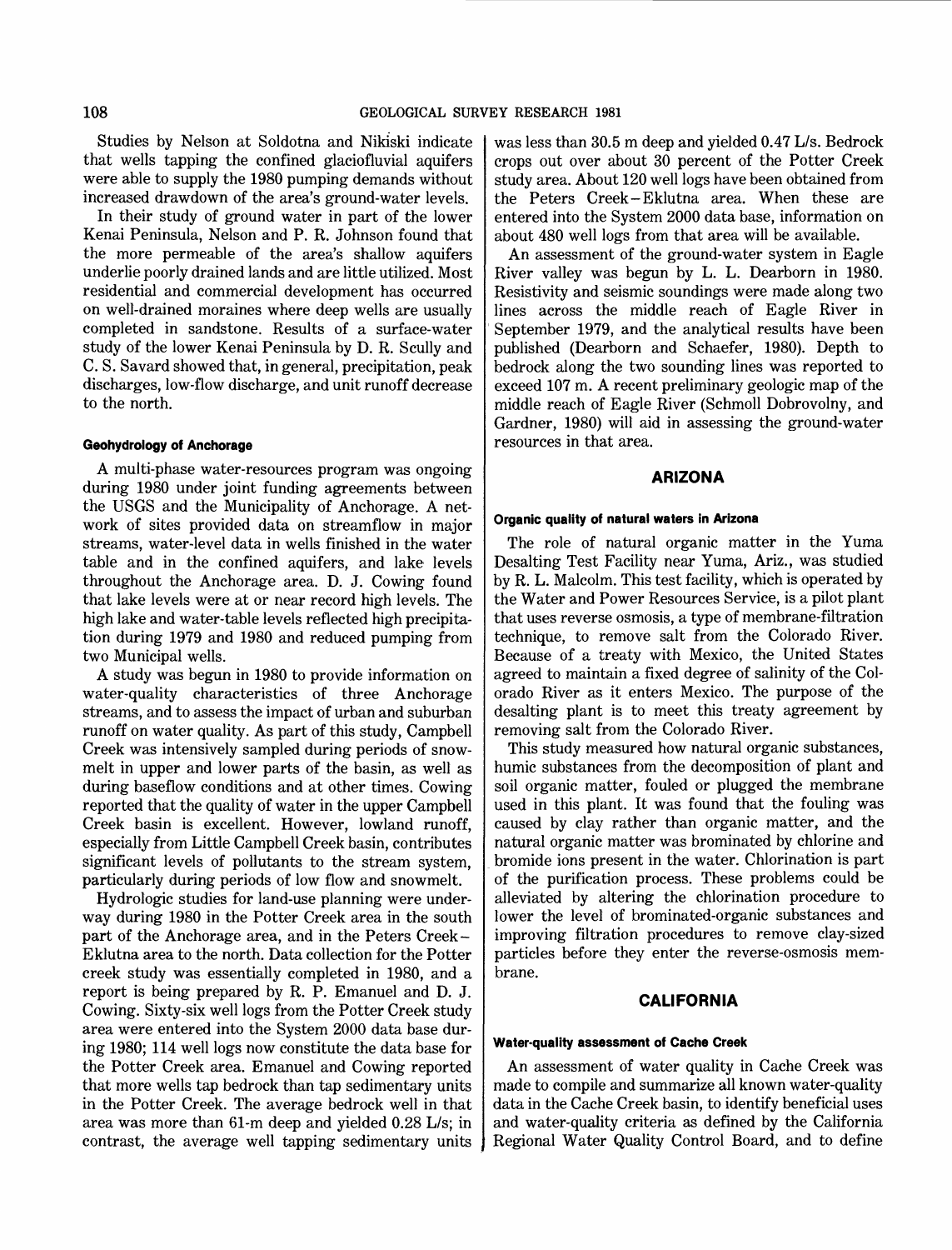any existing or potential impairments of water quality which would diminish its beneficial use. The assessment indicated that high suspended-sediment loads and high boron concentrations were the major water-quality problems in Cache Creek. These constituents are probably of natural origin.

# **HAWAII**

#### **Ground-water status of Lahaina, Maui**

The Lahaina District, Island of Maui, is typical of coastal areas where little or no coastal sediment impedes the flow of freshwater to the ocean. Water levels range from about 1 m above sea level to a maximum of about 2.4 m, 4.8 km inland. W. R. Souza found that ground-water levels have not changed significantly since the 1930's. However, seasonal fluctuations may occur and declines of 0.3 to 0.6 m have been observed during dry years and during heavy pumping. The major land use is agriculture, with about  $14.2$  km<sup>2</sup> of pineapple and 39.7 km2 of irrigated sugarcane. Total water use in the Lahaina district is about 4.38 m3/s. Ground water supplies about half this use. Souza (1981) estimated the recoverable ground-water supply at about 2.19 m3/s during an average rainfall year. This draft is possible because of the effective recycling of large quantities of irrigation water to the ground-water system. Samples for water-quality analyses were taken at selected wells during February 1979 and February 1980. Data from these analyses were compared with previous studies. Long-term pumping for sugarcane irrigation has affected the quality of ground water over most of the Lahaina District. Major sources of pollution are from irrigation-water return and the intrusion of saline water.

#### **Dike-impounded reservoirs in Oahu**

Ground-water reservoirs impounded by volcanic dikes constitute important reservoirs of high-quality water on the Island of Oahu. In a recently concluded study, K. J. Takasaki and J. F. Mink explained that these dike- .impounded reservoirs have high hydraulic heads and are isolated from saline water. The most important and productive of these reservoirs occur in the Koolau Range, where the top of the impounded water ranges to an altitude of 305 m. The storage above sea level of these reservoirs was estimated by the investigators to be about  $2.10 \times 10^9$  m<sup>3</sup>. In the Waianae Range, the top of the impounded water ranges to an altitude of about 610 m and the estimated storage above sea level is about  $0.38 \times 10^9$  m<sup>3</sup>. Water-development tunnels have, by breaching dike controls, reduced storage by at least  $0.19 \times 10^9$  m<sup>3</sup> in the Koolau Range and by about  $0.02 \times 10^9$  m<sup>3</sup> in the Waianae Range. A significant part of the storage thus reduced by each of the tunnels could be restored by bulkheading the dike or dikes that impound the most water.

# **IDAHO**

#### **Water quailty of the Spokane River**

During 1980, H. R. Seitz determined several waterquality characteristics at different flows in the Spokane River between Coeur d'Alene Lake and Post Falls Dam. Velocities in the reach ranged from about 0.61 m/s in June to less than about 0.03 m/s in August and November. Concentrations of nutrients were generally low. An increase in concentration of total ammonia nitrogen was observed in the reach below the outfall from the Coeur d'Alene sewage treatment plant. Dissolved oxygen concentrations were generally within limits established by the Idaho Department of Health and Welfare, Division of Environment. However, at the bottom of several deep stream cross sections, the concentrations were below established limits. Water temperatures ranged from 3°C in March to 20°C in August. With a few exceptions, pH was neutral to slightly basic. Specific conductance was generally less than 75p.mhos/cm. Concentrations of selected trace metals were within Idaho water-quality standards.

#### **Ground-water-quality assessment of the eastern Snake River basin**

In a study relating 1979 ground-water quality to the hydrogeologic and cultural environments, D. J. Parliman reported that water quality and well construction data for a total of 165 wells were collected in eight eastern Idaho counties in the Snake River basin. Major water-yielding geologic units in these counties include alluvium, basalts, and silicic volcanic rocks of Quaternary, Tertiary, and Cretaceous age, and undifferentiated rocks of pre-Cretaceous age (basement complex) .. Recharge to aquifers is principally from precipitation in adjacent mountains and infiltration of surface water in valley lowlands and plains. Infiltration of irrigation water and seepage losses from canals, ditches, lakes, and reservoirs are also important sources of aquifer recharge. The most productive aquifers occur in alluvium, basalts, and silicic volcanics geologic units. Ground-water-quality assessment is based on analyses of water from 165 wells sampled in 1979 and 176 wells sampled prior to 1979. Ground water in all aquifers generally contains calcium, magnesium, and bicarbonate plus carbonate ions and is suitable for most uses. Variations in ground-water composition are most directly related to proximity to sources of recharge and effects of land-use practices such as irrigated acreage, drain wells, landfills and garbage dumps, urban and municipal development, and agricultural wastes.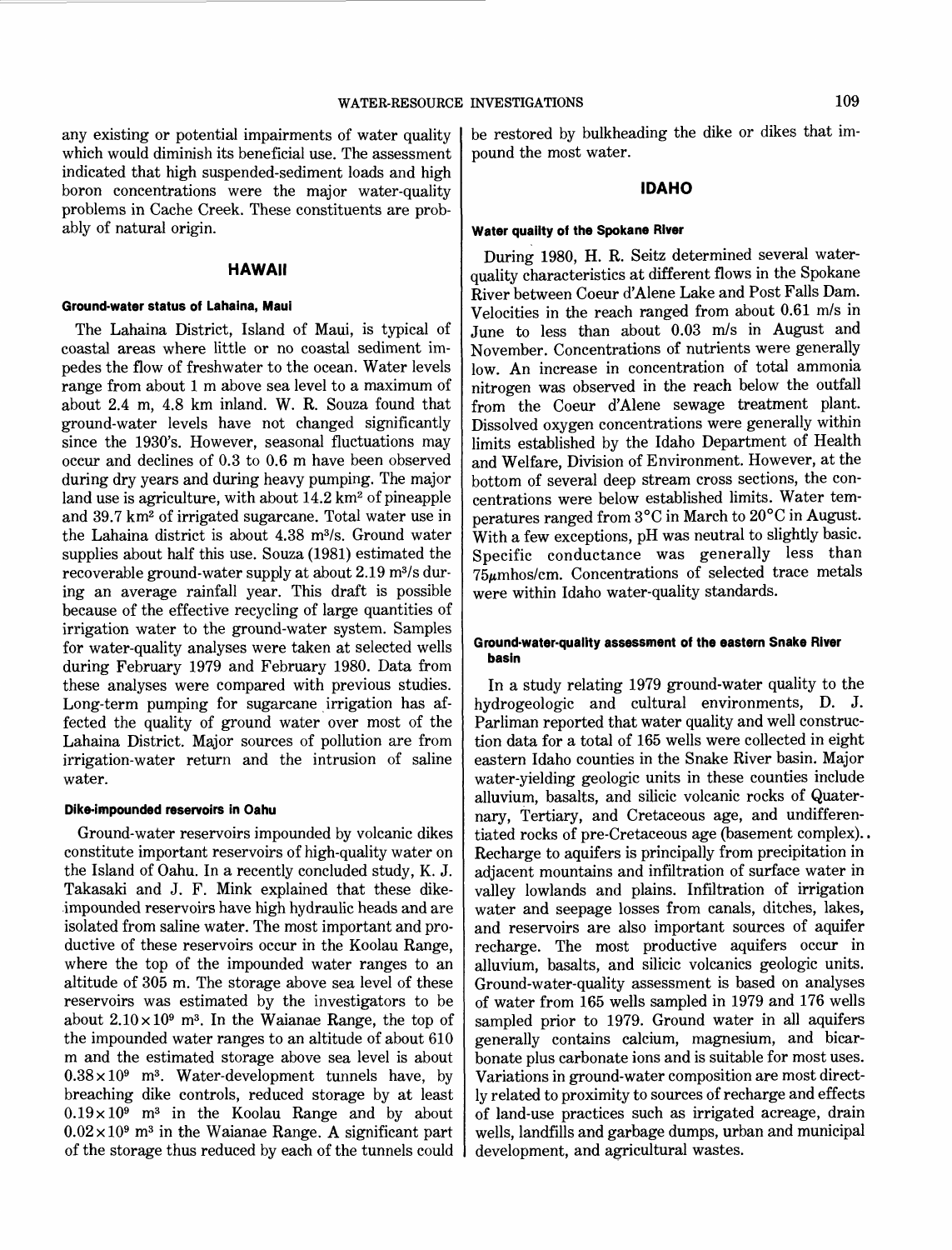# **NEVADA**

#### **Water resources of a growing urban area near Reno**

Within the 75-km2 Cold Spring Valley, ephemeral streamflow and ground water move toward the White Lake playa and adjacent areas, where the water is dissipated by evaporation and transpiration. The estimated system yield for the basin, 1.6 hm3/yr, is based on the assumption that all natural ground-water discharge (0.6 hm3/yr) and about two-thirds of the average stream inflow to White Lake can be captured, according to A. S. Van Denburgh (written commun.). Recycling of water during use, and attendent percolation, would permit a sustained withdrawal significantly greater than the system yield, but also would utimately require water treatment to counter deterioration of quality caused by recycling. As of late 1979, domestic and public-supply withdrawals for the basin-wide population of about 2,000, dependent solely on ground water, totalled about  $0.3$  hm<sup>3</sup>/yr, of which about  $0.06$  hm<sup>3</sup>/yr was consumed by evapotranspiration, with the remainder returned to the ground-water reservoir by percolation. Irrigation of pasture lands (total, about 50 ha) consumed an estimated 0.2 hm3/yr of streamflow and 0.02 hm3/yr of well water. During 1975-79, ground-water levels declined slightly (0.3-1.2 m) throughout most of the valley, but no local net decline of alarming magnitude related to ground-water has as yet been detected.

#### **Ground-water aquifers near Fallon**

Aquifers near Fallon, Nev., can be divided into four interdependent subsystems on the basis of hydrologic characteristics, according to P. A. Glancy (1981). In decreasing order of present use, they are (1) a hydraulically complex, shallow, unconsolidated sedimentary aquifer containing water of variable chemical character; (2) a highly permeable deeper basalt aquifer containing nearly homogeneous, moderately fresh water; (3) an intermediate-depth, unconsolidated sedimentary aquifer locally containing large quantities of freshwater; (4) and a deep sedimentary aquifer that probably contains saline water.

Electrical-resistivity data suggested that the deeply buried basalt aquifer is generally mushroom shaped; characteristically, it overlies the deep sedimentary aquifer and underlies the intermediate aquifer. It is recharged mainly by the freshwater intermediate aquifer, but apparently contains a blend of the freshwater and saline water. In areas of large withdrawals, water from the basalt aquifer exhibits chemical evidence of modern (post-1953) recharge from surface sources. The basalt aquifer is highly transmissive and exhibits a nearly flat potentiometric surface. The shallow sedimentary aquifer is inherently susceptible to pollution, and it contains mainly hard water. The salinity of the shallow ground water is influenced by irrigation-water recharge. Known reserves of freshwater in the intermediate aquifer are expanding with exploration activity. Water from all aquifers contains greater than normal concentrations of dissolved arsenic. Concentrations of arsenic in water from the basalt aquifer, from which the municipal water supply is drawn, are about 0.1 mg/L. . Concentrations in the shallow alluvial aquifer are as high as several milligrams per liter in places.

### **Monitoring network for ground-water quality, Las Vegas Valley**

Almost 200 wells and one spring have been selected as preliminary candidates for a monitoring network in Las Vegas Valley, according to A. S. Van Denburgh and others (1981). The wells tap valley-fill sedimentary deposits in three arbitrary depth intervals: (1) the shallow zone, less than about 10 m below the water table, which would be the first to feel the impact of landand water-use practices; (2) an intermediate zone, about 10 to 60 m below the water table, which is commonly tapped for domestic supplies, and (3) a deep zone, more than 60 m below the water table, which currently yields most of the ground water for public supplies in the valley. Forty-five water-quality characteristics were chosen for monitoring, largely on the basis of drinkingwater standards. For each site, the specific array of characteristics and their frequencies of determination (which range from once quarterly to once in 5 years) were based on geographic location and water-yielding zone(s) that were tapped.

#### **Ground-water quality downgradient from copper ore-milling wastes at Weed Heights**

Ponds that were used from 1953 until 1978 for disposal of an acid, iron-sulfate-rich brine and an alkaline tailings slurry overlie saturated valley-fill sedimentary deposits. According to H. R. Seitz (written commun.), shallow ground water (1-10 m below land surface) from several test wells closest to the ponds has been contaminated to differing degrees, but comparable water more than about 0.3 km downgradient probably has not. The water-quality data also suggested that the shallow sedimentary deposits through which the waste fluids percolate can deplete several of the more objectionable contaminants, with an effectiveness ranging from moderate to almost complete. Chemical analyses of water from six industrial-supply wells in the same area indicate (1) that deeper ground water (15-140 m below land surface) adjacent to the ponds deteriorated in quality during the period of heavy pumping, which terminated in 1978, and (2) that the chemicals changes may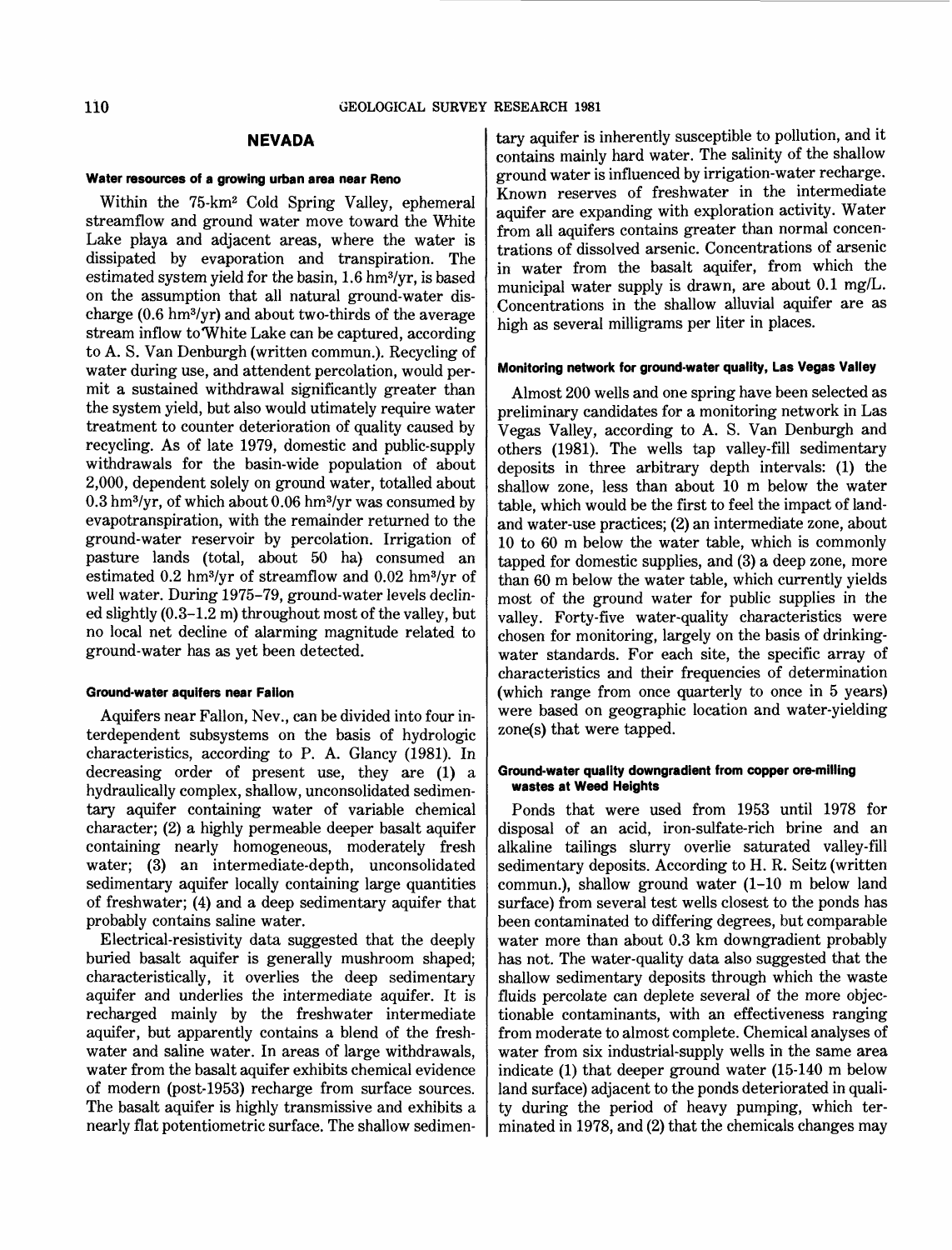be due to contamination by percolating acid brine, tail- **WASHINGTON** ings fluid, or both.

# **Ground water in Kyle and Lee Canyons, Spring Mountains, Clark County**

Rocks in the study area consist of Paleozoic limestone and dolomite, along with unconsolidated to consolidated upper Tertiary(?) and Quaternary alluvium that underlies each canyon floor to depths of as much as 100 m or more. Faults and fractures in the carbonate rocks transmit water to the alluvium. The water then moves down each canyon on gradients that range from 40 to 90 meters per kilometer. Highest gradients occur at the mouths of the canyons, a possible indication of changes in permeability of alluvium, changes in inflow or outflow between carbonates and alluvium, or faulted bedrock. Water-level and water-quality data were collected from wells in both canyons during April 1980-March 1981. Water levels in both canyons rose during late spring early summer in response to the spring snowmelt, and declined through late fall. Absolute water-level changes ranged from 12 to 37 m in Kyle Canyon and from 3 to 10 m in Lee Canyon. Water-quality data indicated little or no contamination of ground water by septic systems in either canyon.

#### **OREGON**

### **Delineation of major aquifers in western Oregon**

Aquifers in western Oregon have been grouped into seven major units based on geologic and hydrologic similarities, according to W. D. McFarland. Each aquifer unit has a distinct geologic setting. Bedrock formations in the Klamath Mountains, Coast Range, and the Western Cascade Range generally have low hydraulic conductivities ranging from about 3 mm/d to  $6.1$  m/d.

In the Klamath Mountains, aquifers consisting of saprolite derived from granitic intrusive rocks are more permeable than surrounding bedrock (hydraulic conductivities range from about 1.5 m/d to 6.1 m/d). Waterbearing characteristics of the volcanic-rock aquifers of the High Cascade Range are largely unknown, but probably are highly variable. The most important aquifer unit in western Oregon consists of Tertiary and Quaternary sediments that occur in lowlands and, most extensively, in the Willamette Valley; hydraulic conductivities of permeable zones range from about  $6.1 \text{ m/d}$  to  $1.830$ mid. Geologic formations in western Oregon are capable of supplying potable water to wells for domestic and stock use. However, available data suggest that the Tertiary marine rocks of the Coast Range commonly contain water with more than 10,000 *mg/L* dissolved solids at depths greater than 610 m.

#### **Hydrologic effects of Mount St. Helens eruption**

The cataclysmic eruption of Mount St. Helens on May 18, 1980, produced devastating mudflows on most streams draining the mountain and significantly altered the hydrologic characteristics of and processes occurring in the drainage basins surrounding the mountain. More than  $2 \times 10^9$  m<sup>3</sup> of unconsolidated rock, pumice, sediment, and debris were deposited in the North Fork Toutle River valley, reducing the direct drainage area of the North Fork Toutle by more than 50 percent. In an attempt to trap some of this sediment, the Corps of Engineers constructed two debris-retention structures. During the fall and winter of 1980, both of these structures filled, and the structure on the North Fork was breached within one month.

The blast materials have blocked the tributary inflow of six streams in the North Fork Toutle River valley (Studebaker, Castle, South Fork Castle, Jackson, Coldwater, and South Coldwater Creeks), forming natural dams of eruptive debris as much as 80 m high. All but three of the lakes on the debris pile have been breached; Spirit, South Fork Castle, and Coldwater Lakes are continuing to fill and, because of their ultimate possible size, continue to represent potential flood hazards to citizens and property located downstream. Estimates are that, with normal rainfall, Coldwater and South Castle Creek lakes will fill in late November 1981, with capacities of 123 hm3 and 31 hm3, respectively.

The eruption of St. Helens has also had a pronounced impact on water quality. Within days, total concentrations of iron, manganese, and aluminum increased 100 to 500 times and are persisting in the Toutle and Cowlitz River basins over pre-eruption levels. In the ashaffected basins east of St. Helens, the observed riverquality changes were short-lived and, in general, decreased in magnitude with distance from the volcano. In the immediate blast area, plant and soil organic materials were pyrolized; their byproducts have created a number of organic compounds that have contaminated ash, surface water, and stream-bottom material. Many of the contaminants, including fatty acids, phenols, and resin acids, are similar to those found in effluents from the paper and pulp industry.

The North Fork Toutle River mudflow had a peak sediment concentration greater than  $1.8 \times 10^6$  mg/L or about 85 percent solids by weight. An estimated 145 Mg of sediment was delivered to the Cowlitz River on May 18-19. A total suspended-sediment discharge of 20 Mg was calculated for the Toutle River for the period May 20 to December 31, 1980; 60 percent of the suspendedsediment discharge was delivered during 8 days of fall and winter storms. Peak concentrations of more than